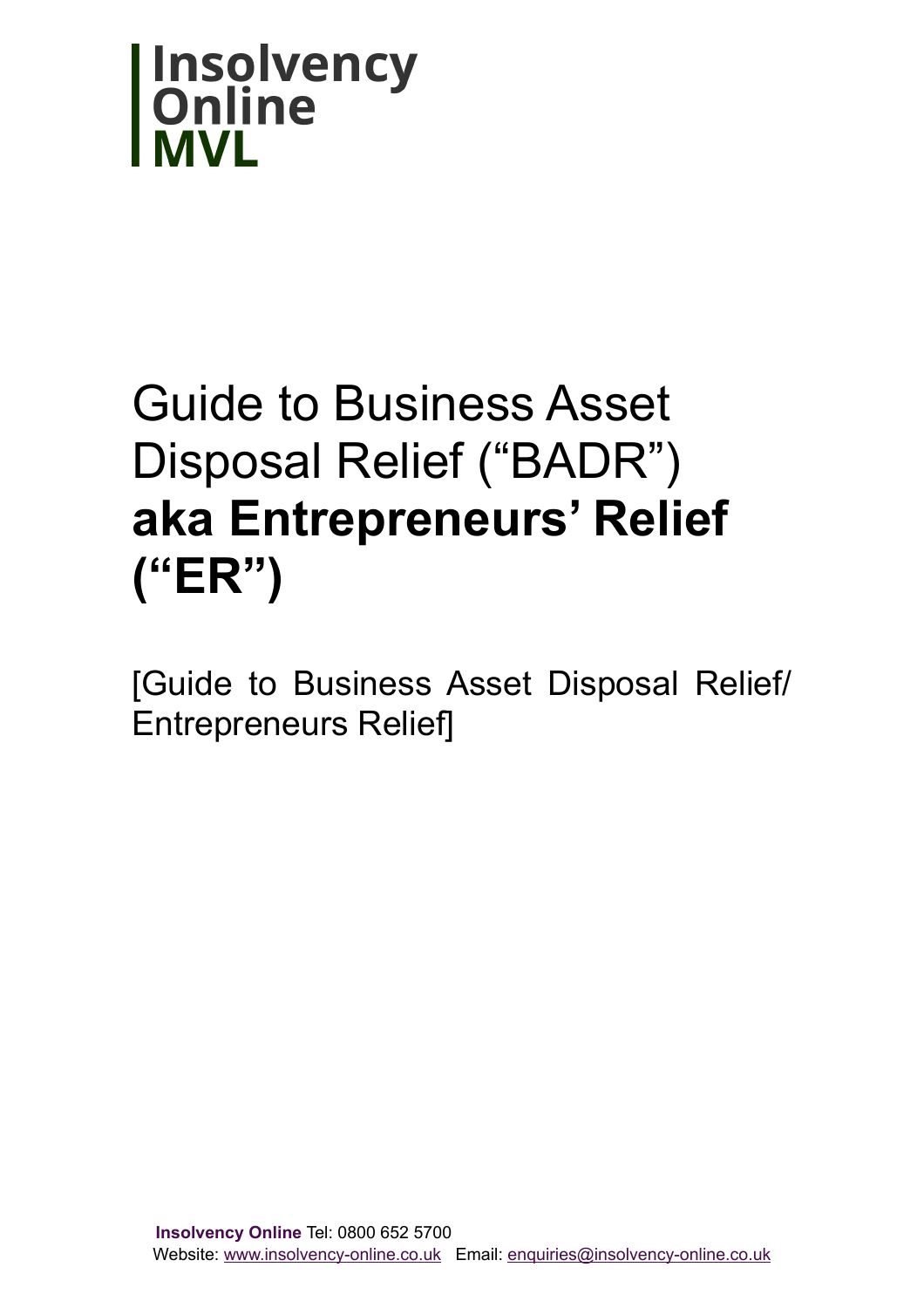Entrepreneurs Relief

## Introduction

Welcome to our Guide to BADR or as it is still better-known Entrepreneurs' Relief.

First things first – we are a firm of Corporate Recovery Specialists and Insolvency Practitioners. We are NOT tax advisors. We do not give tax advice to any third party and that includes any company or individual we may act for. The tax relief discussed below is claimed by the individual taxpayer in his/her own Tax Return and our recommendation is that the individual should always take advice from their own tax specialists.

Our Guide is solely aimed at those shareholders/directors who place their companies/Limited Liability Partnerships ("LLPs") into solvent liquidation, known as Members' Voluntary Liquidation (MVL), in order to take the cash and assets out of the company by way of capital distribution[s] made by the duly appointed Liquidator. ER can also be claimed in other business circumstances and accordingly to understand the subject in its entirety, the first port of call should be the information provided on the Government's own website:

<https://www.gov.uk/business-asset-disposal-relief>

Please note that all our formal appointment takers are licensed as Insolvency Practitioners by the Institute of Chartered Accountants in England and Wales.

Mike Bowell LIP [mikeb@insolvency-online.co.uk](mailto:mikeb@insolvency-online.co.uk)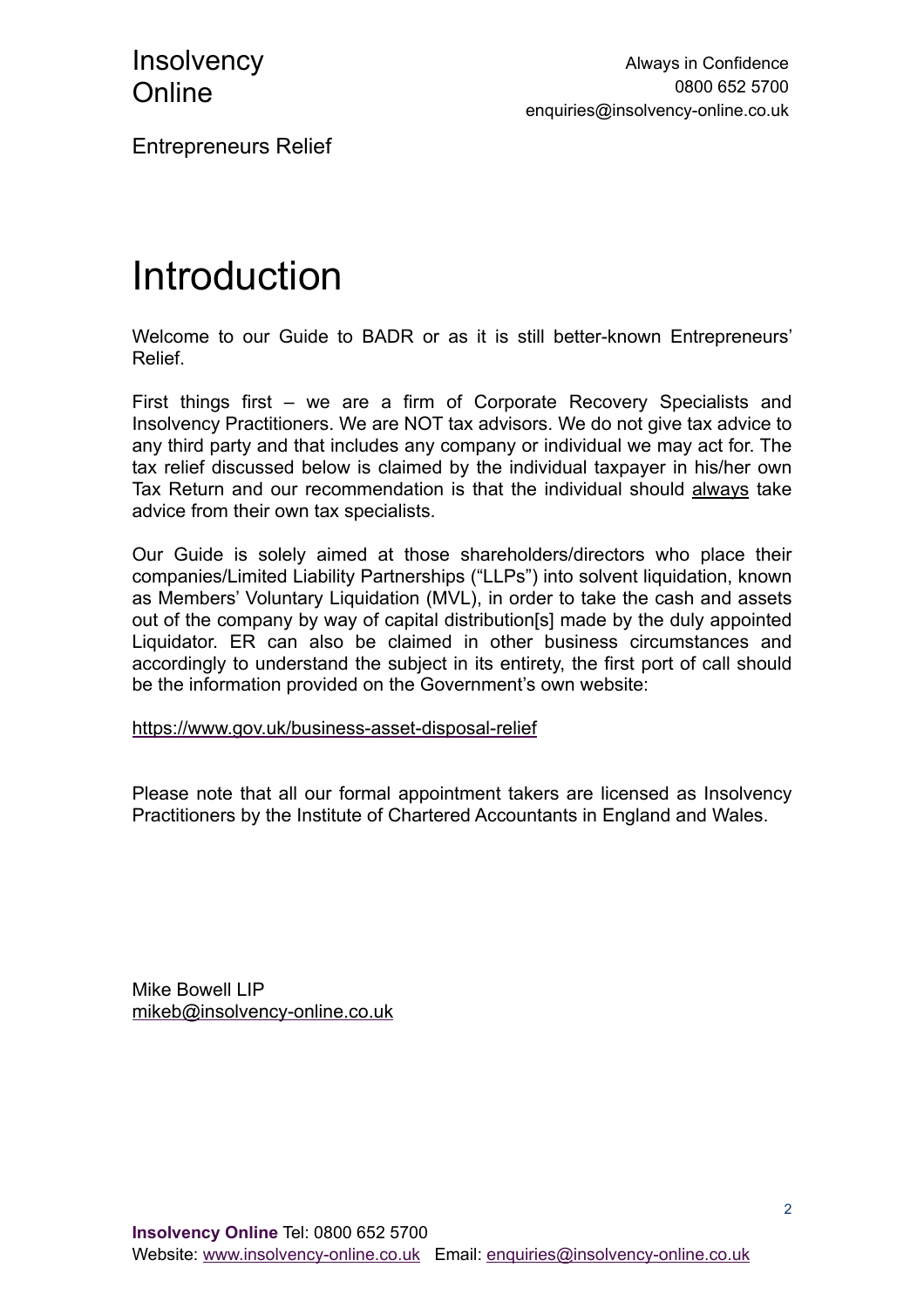Always in Confidence 0800 652 5700 enquiries@insolvency-online.co.uk

Entrepreneurs Relief

#### **Contents**

- **1. What is Entrepreneurs' Relief**
- **2. Benefit of Entrepreneurs' Relief**
- **3. Eligibility**
- **4. Relief limit**
- **5. Role of the Liquidator**
- **6. How is Entrepreneurs' Relief claimed**
- **7. FAQs**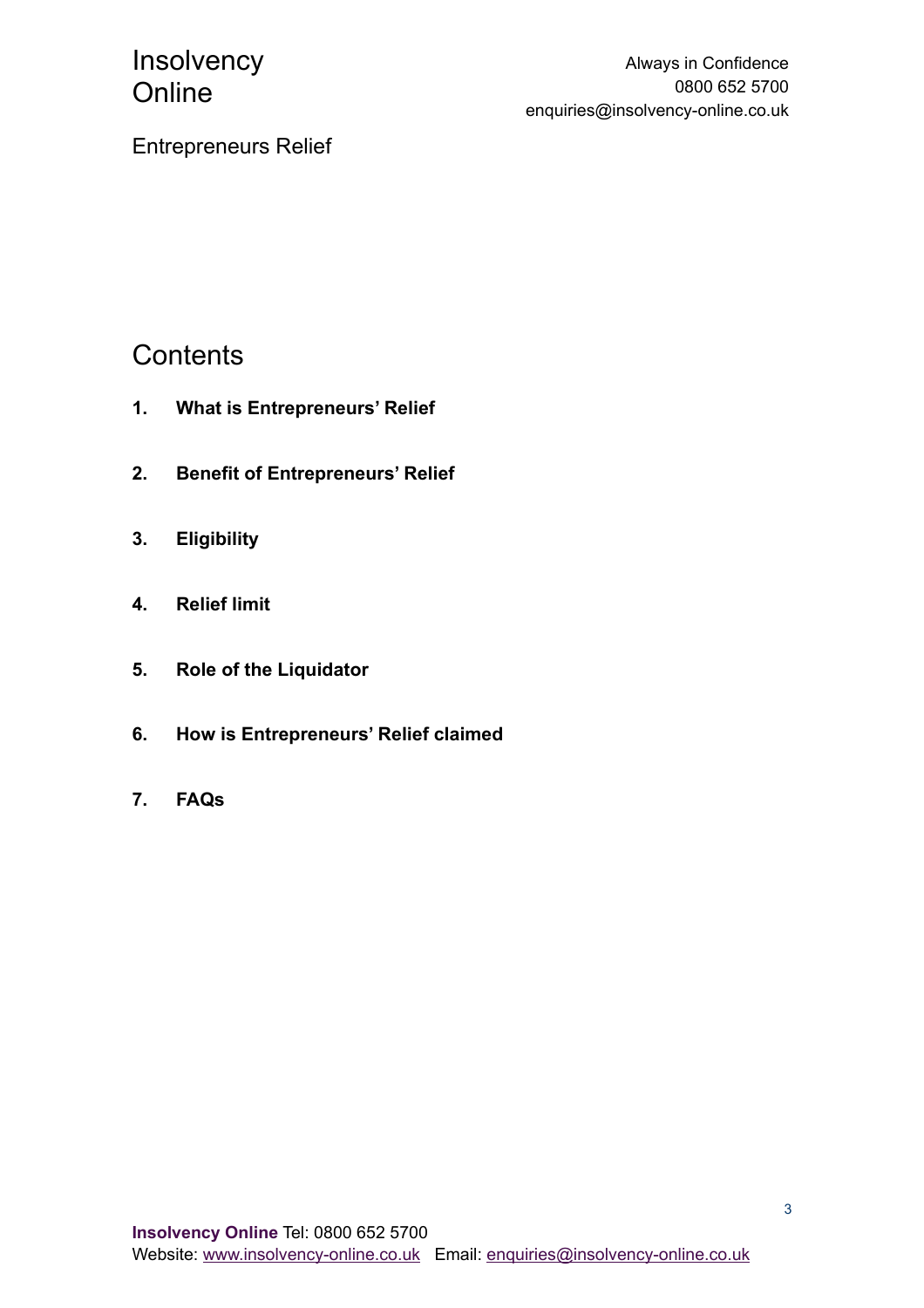Entrepreneurs Relief

#### 1. What is Entrepreneurs' Relief

ER is a personal tax relief that can be claimed by an individual and which can considerably reduce tax on a capital gain. It is a relief that was specifically introduced to encourage entrepreneurs to build businesses and reap the reward when they come to sell their shares or liquidate their company. Assets are effectively taken out of the business in a tax efficient manner. A reward for risktaking and hard work.

The relief is claimed on "qualifying assets" and a tax rate of 10% is applied to such a gain.

Accordingly, directors and shareholders can reduce their individual tax bills considerably when crystallising a capital gain.

#### 2. Benefit of ER

Quite simply the relief offers a substantial tax saving for many individuals.

A normal capital gain will attract a tax of rate of 10% if you are a Basic Rate Taxpayer and 20% if you are a Higher Rate Tax Payer. Given that taxpayers will start paying Higher Rate Tax when their income exceeds £50,270 pa, most individuals claiming ER relief, having ceased trading and had their company placed into formal liquidation (MVL), will be Higher Rate Tax payers, particularly if they have been taking substantial dividends in the tax year in which the company is liquidated.

To understand exactly how good the tax saving is, the individual taxpayer should get their tax advisor/accountant to prepare their tax calculation comparing what their tax bill would be with ER and what it would be without ER.

#### 3. Eligibility

ER is claimed by an individual.

The individual must have been an officer of a company or an employee

The following criteria must have applied to the individual for at least the last 2 years up to the date that the company is placed into solvent liquidation: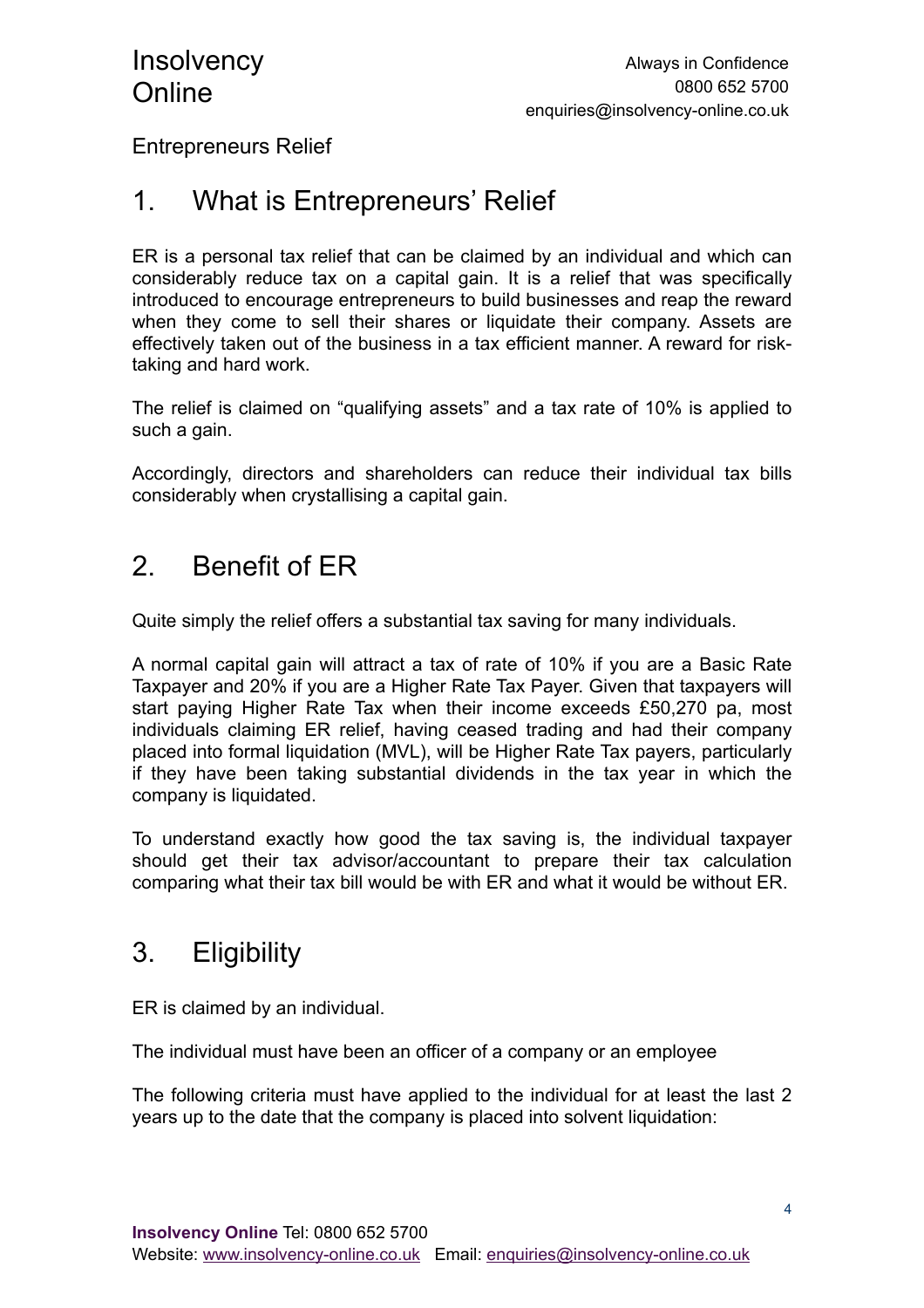#### Entrepreneurs Relief

- The individual must have held 5% or more of the share capital and 5% of the voting share capital.
- This minimum percentage holding must have been in place for at least 12 months prior to the liquidation
- The gain must relate to a qualifying trade. For example, a non-trading activity such as "investment" will not qualify.

#### 4. Relief limit - £1m

The lifetime limit of Entrepreneurs' Relief was reduced from £10 million to £1 million in respect of qualifying disposals made on or after 11 March 2020.

### 5. Role of the Liquidator

The Liquidator and the liquidation are the conduit for getting ER relief.

In order to benefit from ER when a company has ceased trading, it must proceed into a solvent liquidation process [a Members Voluntary Liquidation]. The Liquidator is the entity that makes the capital distributions to the shareholders. Such distributions are "chargeable events" for Capital Gains Tax purposes and details of the distributions should be shown on the individual shareholder's Self- Assessment Tax Return for the appropriate tax year. Capital distributions may fall across a number of tax years.

The Liquidator's main role, after ensuring that capital distributions are made in a timely manner, is to obtain tax clearance for the company from HM Revenue & Customs. When such clearance is obtained and all funds have been dealt with, the liquidation will come to an end and the company dissolved 3 months after the Liquidator has ceased to act.

#### 6. How is ER claimed

It is claimed within the individual shareholder's Self-Assessment Tax Return ["SATR"]. The online SATR must be submitted by midnight on 31 January in the year following the tax year in question. For example, your SATR for the tax year 2020/2021 [year ending 5 April 2021] has to be submitted by 31 January 2022.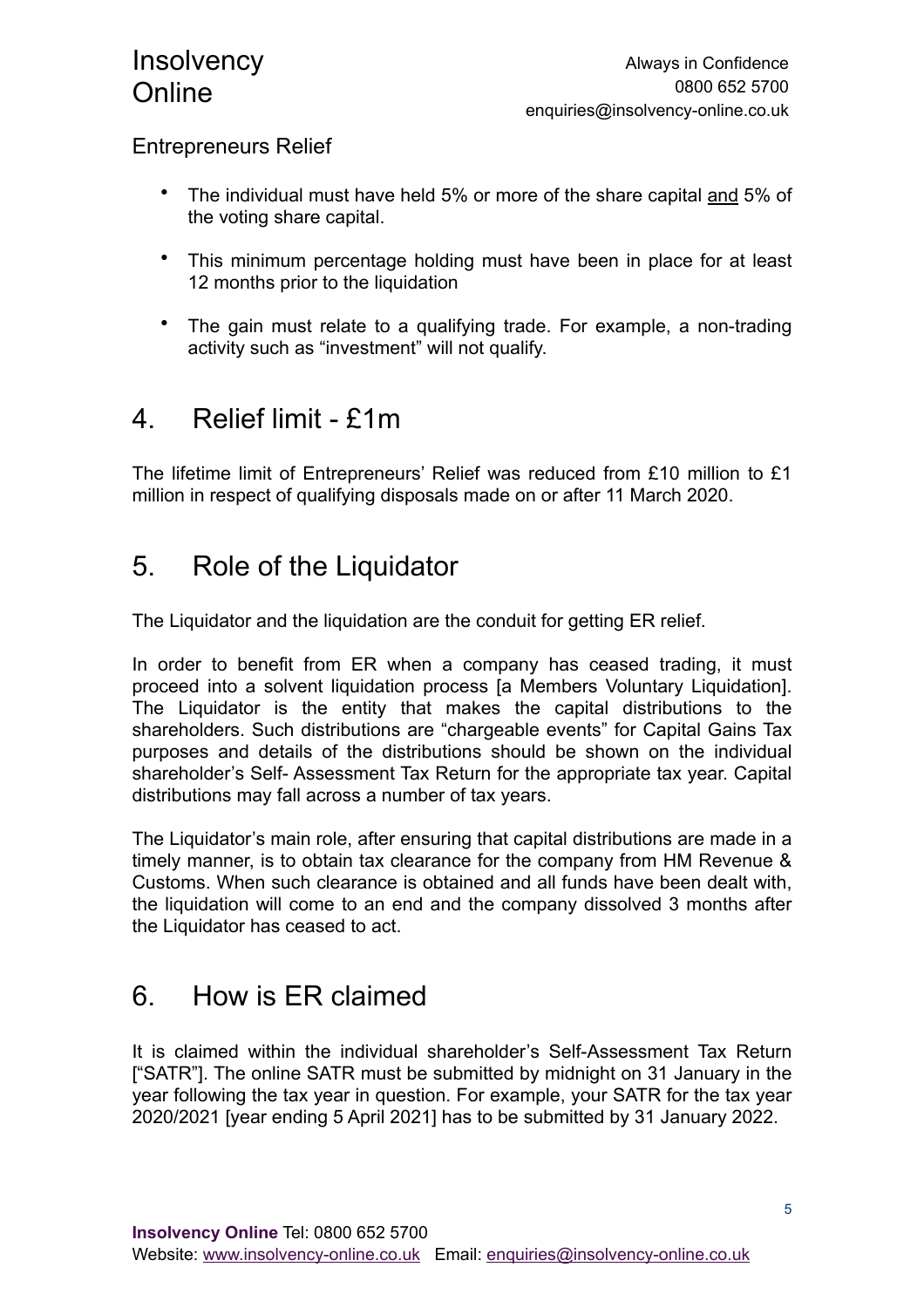Entrepreneurs Relief

### 7. FAQs

 $\Omega$  My company ceased trading 18 months ago- am I too late to claim ER?

*A No, you can still qualify for relief if you liquidate your company within 3 years.*

Q Do I have to wait until tax clearance for the company has been secured by the Liquidator before I can receive my monies?

*A No, most Liquidators [but not all] will make capital distributions before tax clearance has been obtained. The shareholders will have to provide the Liquidator with an Indemnity should it transpire that funds have to be returned to the company, for example when Corporation Tax has been underestimated or when creditors, not previously accounted for, come to light.*

Q How long does the process take?

*A In most cased, the liquidation is completed within 9-12 months.*

Q If I claim ER, can I still claim my Annual Capital Gains Tax allowance?

*A Yes, the tax-free allowance can be claimed against any gains you make in a particular tax year. The tax-free sum for the year ending 5 April 202 is £12,300.*